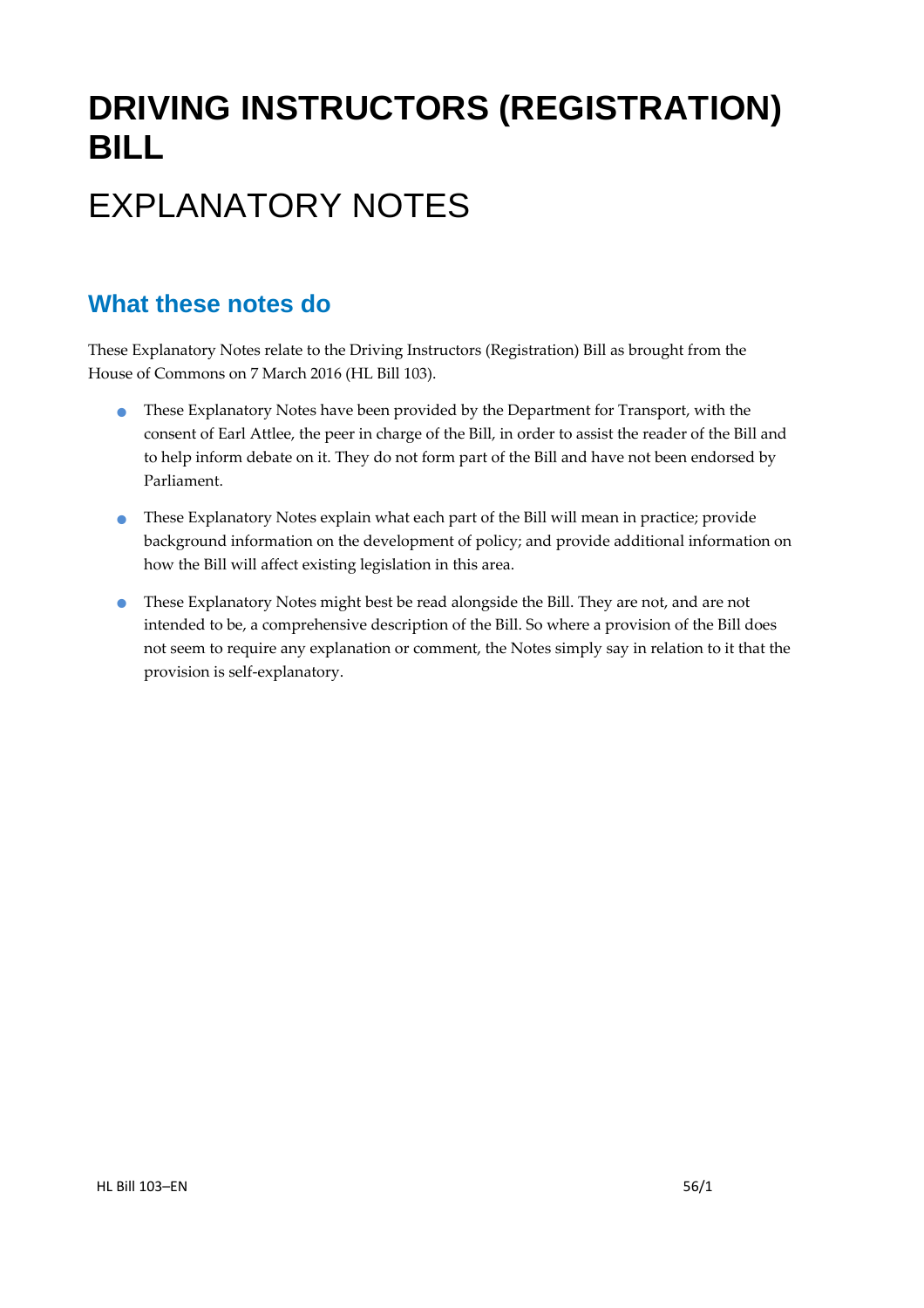#### **Table of Contents**

| Subject<br>Page of these Notes                                                                                                                                                                                                                                                                                                                                                                                                                                   |                                                                                  |
|------------------------------------------------------------------------------------------------------------------------------------------------------------------------------------------------------------------------------------------------------------------------------------------------------------------------------------------------------------------------------------------------------------------------------------------------------------------|----------------------------------------------------------------------------------|
| <b>Overview of the Bill</b>                                                                                                                                                                                                                                                                                                                                                                                                                                      | $\overline{2}$                                                                   |
| <b>Policy background</b>                                                                                                                                                                                                                                                                                                                                                                                                                                         | $\overline{2}$                                                                   |
| Re-joining the Register after Registration Lapsed<br>Voluntary Removal from the Register                                                                                                                                                                                                                                                                                                                                                                         | $\overline{2}$<br>3                                                              |
| <b>Legal background</b>                                                                                                                                                                                                                                                                                                                                                                                                                                          | 3                                                                                |
| <b>Territorial extent and application</b>                                                                                                                                                                                                                                                                                                                                                                                                                        | 3                                                                                |
| <b>Commentary on provisions of Bill</b>                                                                                                                                                                                                                                                                                                                                                                                                                          | 4                                                                                |
| Part 1: Amendments to the existing regime<br>Clause 1: Re-entry in the register following expiry of registration<br>Clause 2: Voluntary removal from the register and subsequent re-entry<br>Part 2: Amendments to existing regime as amended by the Road Safety Act 2006<br>Clause 3: Re-entry in the register following expiry of registration<br>Clause 4: Voluntary termination of registration and subsequent re-registration<br>Part 3: General Provisions | $\overline{4}$<br>4<br>4<br>$\overline{4}$<br>$\overline{\mathcal{L}}$<br>5<br>5 |
| Clause 5: Consequential amendments, repeals and revocations<br>Clause 6: Transitional, transitory or saving provision<br>Clause 7: Extent, commencement and short title                                                                                                                                                                                                                                                                                          | 5<br>5<br>5                                                                      |
| Commencement                                                                                                                                                                                                                                                                                                                                                                                                                                                     | 5                                                                                |
| <b>Financial implications of the Bill</b>                                                                                                                                                                                                                                                                                                                                                                                                                        | 5                                                                                |
| Parliamentary approval for financial costs or for charges imposed                                                                                                                                                                                                                                                                                                                                                                                                | 6                                                                                |
| <b>Related documents</b>                                                                                                                                                                                                                                                                                                                                                                                                                                         | 6                                                                                |
| Annex A - Territorial extent and application                                                                                                                                                                                                                                                                                                                                                                                                                     | 7                                                                                |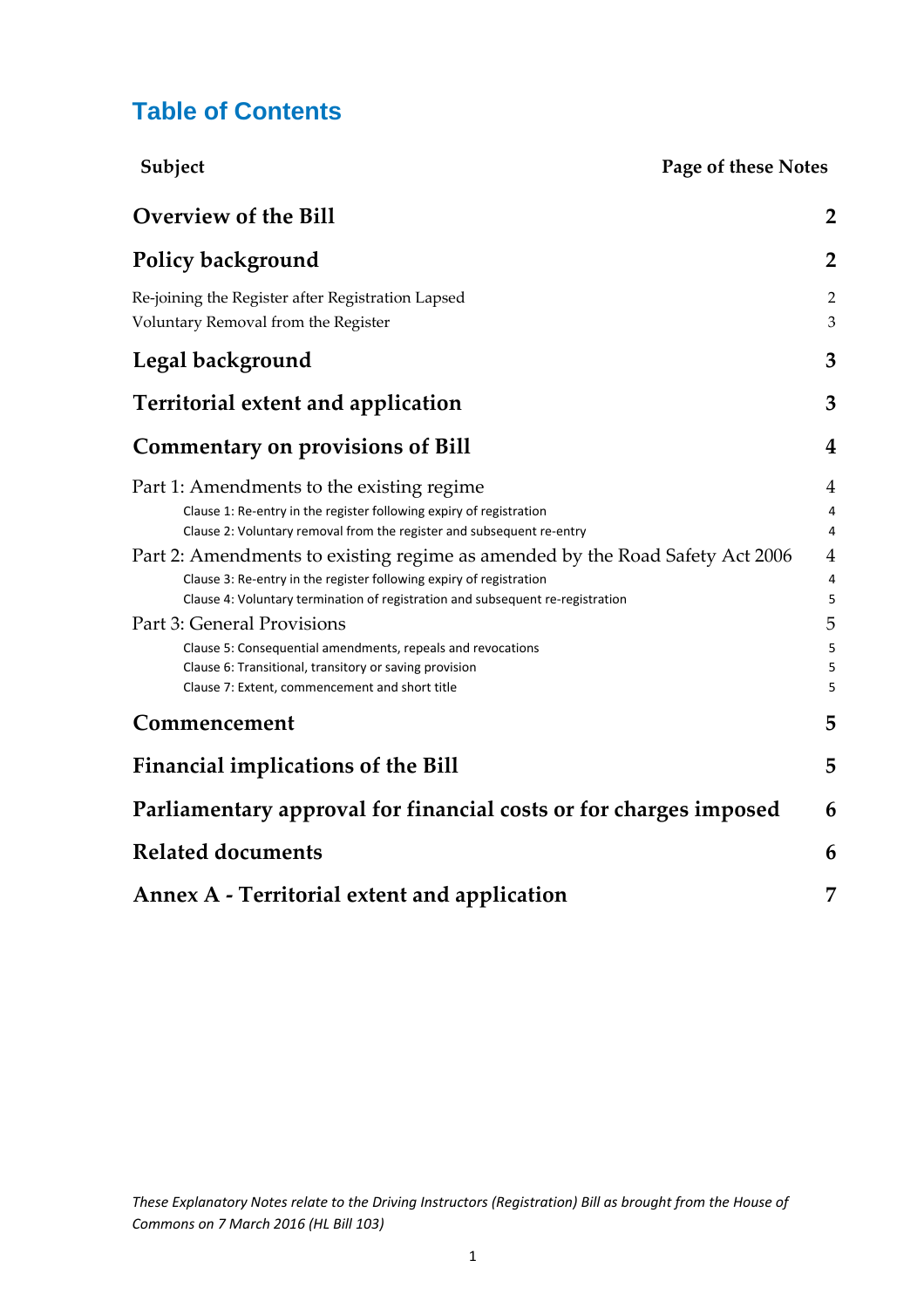### **Overview of the Bill**

1 The Bill provides for two deregulatory measures to simplify the registration of driving instructors. The first allows a driving instructor to request voluntary removal from the register of driving instructors. The second simplifies the process for rejoining the register where a personʹs registration has lapsed.

### **Policy background**

- 2 In Great Britain it is unlawful for a person to conduct driving instruction for payment unless they are an "Approved Driving Instructor", commonly known as an "ADI". A person has to apply to be registered on the register of Approved Driving Instructors ("the register") to become an ADI.
- 3 To become registered as an ADI a person currently has to pass three examinations that test driving theory, driving ability and instructional skill. They must also be medically fit to instruct and be a "fit and proper person" to be entered on the register.
- 4 Once a person is on the register as an ADI they are required to take a "standards check" every few years to ensure that they are still instructing to an appropriate standard. A person's registration will last for four years, after which it will expire unless it has been extended. A person can only extend their registration if the Registrar is satisfied that they are still a "fit and proper personʺ to remain on the register, are still medically fit to instruct and have taken and passed a standards check when required to do so.
- 5 As part of the "Modernising Driver Training" consultation the Driver and Vehicle Standards Agency (the "DVSA") consulted on two proposals designed to simplify the registration of driving instructors ‐ allowing voluntary removal from the register and simplifying the process of rejoining the Register once registration has lapsed. These proposals received 89% and 86% agreement from the consultees. This Bill contains the amendments to the Road Traffic Act 1988 that would be necessary to bring these two policies into effect ‐ they are described in further detail below.

#### **Re-joining the Register after Registration Lapsed**

- 6 An ADIʹs registration will expire and they will be removed from the register after four years if their registration is not renewed.
- 7 Currently where an ADI has been off the register for less than a year, they can reapply, and will be added back onto the register, subject to conduct and medical fitness requirements. However if the ADI's registration had lapsed for more than a year at the time when they reapplied they would have to retake the three ADI qualification exams.
- 8 The Bill aims to simplify the arrangements for people who had been off the register for one to four years and wish to reapply to be put back on the register. Instead of requiring full requalification (as is currently the case) they would instead be required to take a "standards check" and if they passed they would be allowed to return to the register (subject to conduct and health requirements). The standards check these returning instructors would take would be the same as the standards check that practicing ADIs currently take during the period of their registration to ensure their continued competence to instruct.
- 9 A person applying to rejoin the register by this route would have a maximum of three attempts at passing the standards check. If a person failed three times then they would have to repeat the full re‐qualification process if they wanted to re‐join the Register.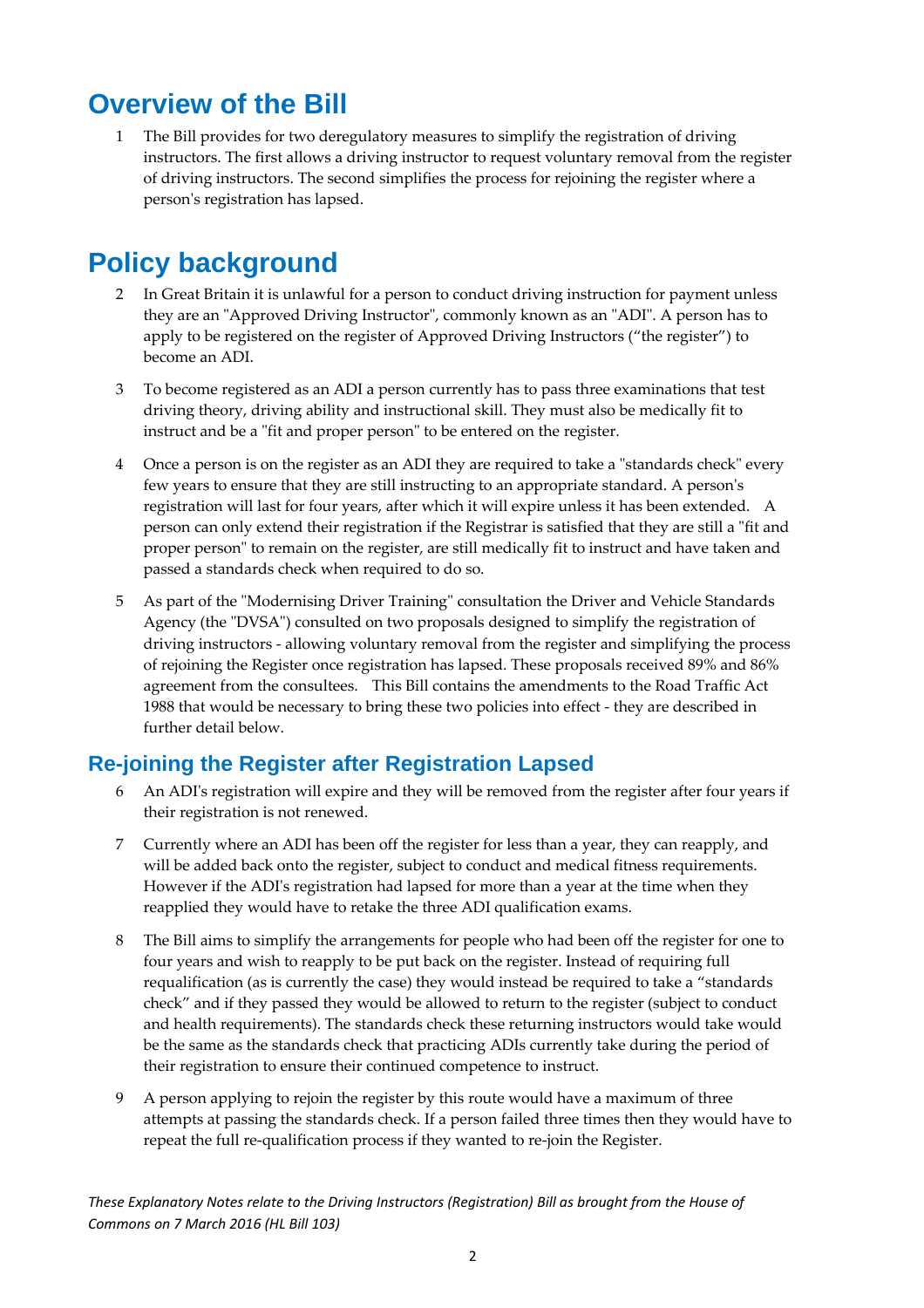- 10 This shorter requalification option would not be available for those removed from the Register for disciplinary reasons.
- 11 For people who have been off the Register for four or more years the current requirement to retake the three qualification exams would not be changed.

#### **Voluntary Removal from the Register**

- 12 An ADIʹs name is added to the register on qualification, where it will remain until the registration expires (essentially four years after the last period of registration commenced) or is extended. The only way a person can currently be removed is if the registration runs out or if they are removed by the Registrar for conduct, competence or other safety reasons.
- 13 The Bill amends the current arrangements to enable a driving instructor to request voluntary removal from the Register at any point during the registration period.
- 14 To prevent the new voluntary removal ability from being combined with the ability to apply to rejoin the register within 12 months without sitting any test from being abused by anyone seeking to avoid the standards check, the Bill would create a variation on the rule for rejoining the register within 12 months of removal. Where a person came off the Register as a result of voluntary removal they can only rejoin the register within 12 months without taking any tests if they have taken a standards check in the last four years. If it has been more than four years since the last standards check then they will need to take a standards check before they can rejoin the register.

### **Legal background**

- 15 Part V of The Road Traffic Act 1988 and the Motor Cars (Driving Instruction) Regulations 2005 govern the regulation of motor car driving instructors in Great Britain. Northern Ireland has a separate legislative scheme.
- 16 There are a large number of uncommenced amendments to Part V of the Road Traffic Act 1988. These are mostly related to the amendments contained in Schedule 6 to the Road Safety Act 2006 that have not yet been brought into force. These Schedule 6 amendments would allow the ADI regime (which currently applies to cars) to be extended to other vehicle types. There are no current plans to bring this Schedule into force.

### **Territorial extent and application**

- 17 The provisions in clauses 1-4 of this Bill, which contain the substantive changes to the law, extend to Great Britain.
- 18 Clauses 5-7 which contain the ancillary provisions, governing extent, powers to make consequential and transitional provisions etc., extend to the United Kingdom.
- 19 The Bill does not contain any provision which gives rise to the need for a legislative consent motion in the Scottish Parliament, the National Assembly for Wales or the Northern Ireland Assembly.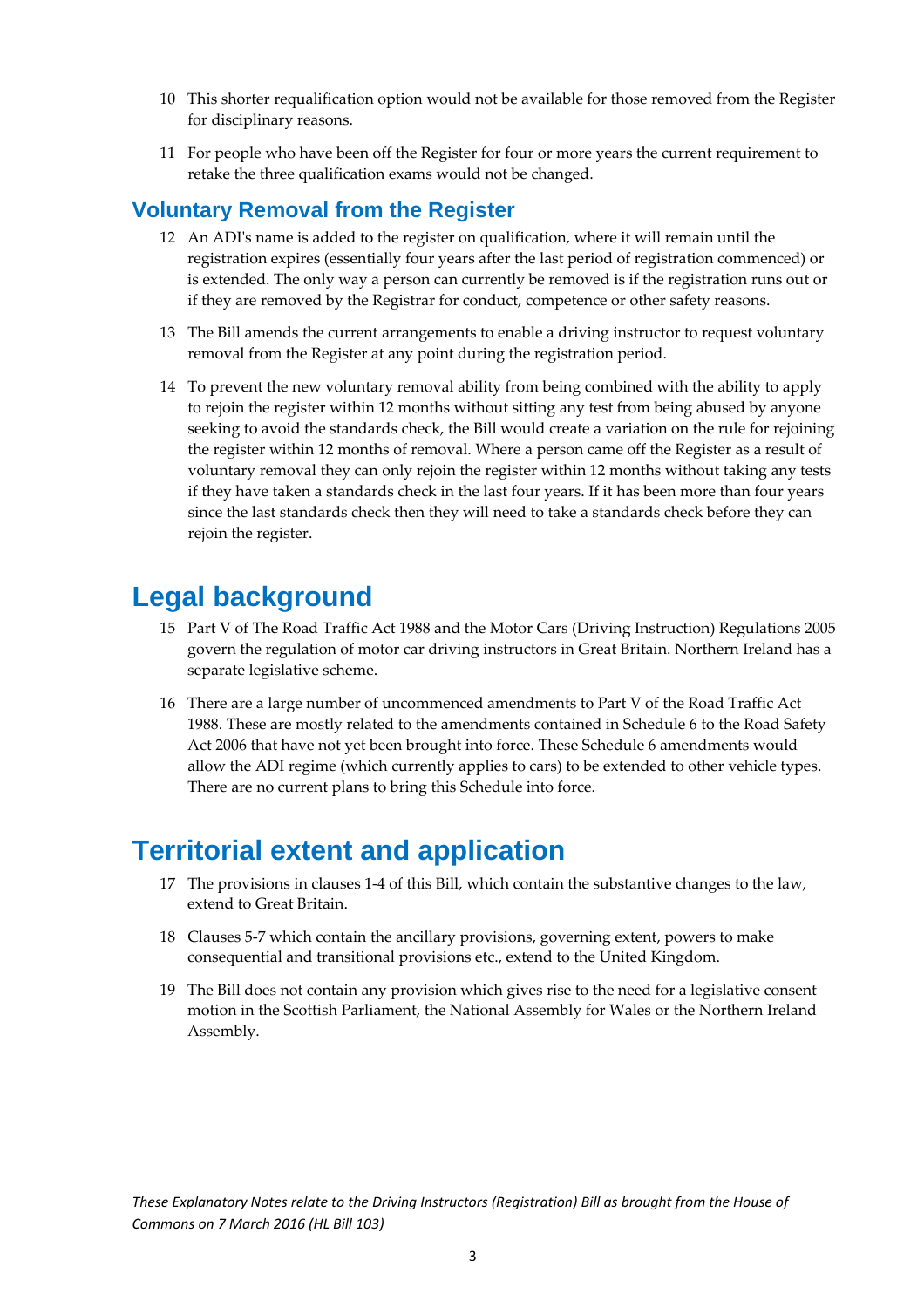### **Commentary on provisions of Bill**

### **Part 1: Amendments to the existing regime**

#### Clause 1: Re‐entry in the register following expiry of registration

- 20 This clause creates the ability for a driving instructor whose registration has lapsed for between 12 months and four years to apply to rejoin the register by taking a "standards check" instead of the three part qualifying examination that section 126(3) of the Road Traffic Act 1988 currently requires.
- 21 Subsection (2) repeals section 126(3). Section 126(3) contains the current rules on re‐entry to the register ‐ which this clause seeks to replace.
- 22 Subsection (3) adds a new Section 126A to the Road Traffic Act 1988 which:
	- a. maintains the current rule that someone whose registration has lapsed for less than a year does not have to retake any qualification tests or standards check;
	- b. introduces the rule that someone whose registration has lapsed for one ‐ four years does not have to retake any qualification tests but does have to take a standards check instead;
	- c. maintains the requirement of retaking the qualification tests in full for anyone whose registration has lapsed for over four years.

#### Clause 2: Voluntary removal from the register and subsequent re‐entry

- 23 This clause creates the ability for a driving instructor to request that their name be removed from the register before their registration would otherwise expire.
- 24 Subsection (2) adds the new sections 128AZA and 128AZB to the Road Traffic Act 1988.
- 25 The new section 128AZA adds the ability for instructors to request removal from the register and provides for the reinstatement of instructors where they were removed in error.
- 26 The new section 128AZB applies very similar rules to those in the new section 126A to persons who wish to re-enter the register following voluntary removal. The only difference is that where a person requested voluntary removal and is applying to rejoin the register within 12 months of having requested removal from the register they can only re-enter the register without taking any tests if they had either passed their initial qualifying exams or passed a standards check in the last four years. If they had not taken a standards check or passed their qualifying exams in the last four years they would be required to pass a standards check before they could re-enter the register. This seeks to prevent the new ability for voluntary removal and reentry to the register from being abused as a means to try to avoid standard checks.
- 27 Subsections (3) and (4) contain consequential amendments resulting from the changes in subsection (2).

### **Part 2: Amendments to existing regime as amended by the Road Safety Act 2006**

#### Clause 3: Re‐entry in the register following expiry of registration

28 This clause and clause 4 amend Schedule 6 to the Road Safety Act 2006 ‐ which consists of un‐ commenced amendments to Part V of the Road Traffic Act 1988 (the part of the Act that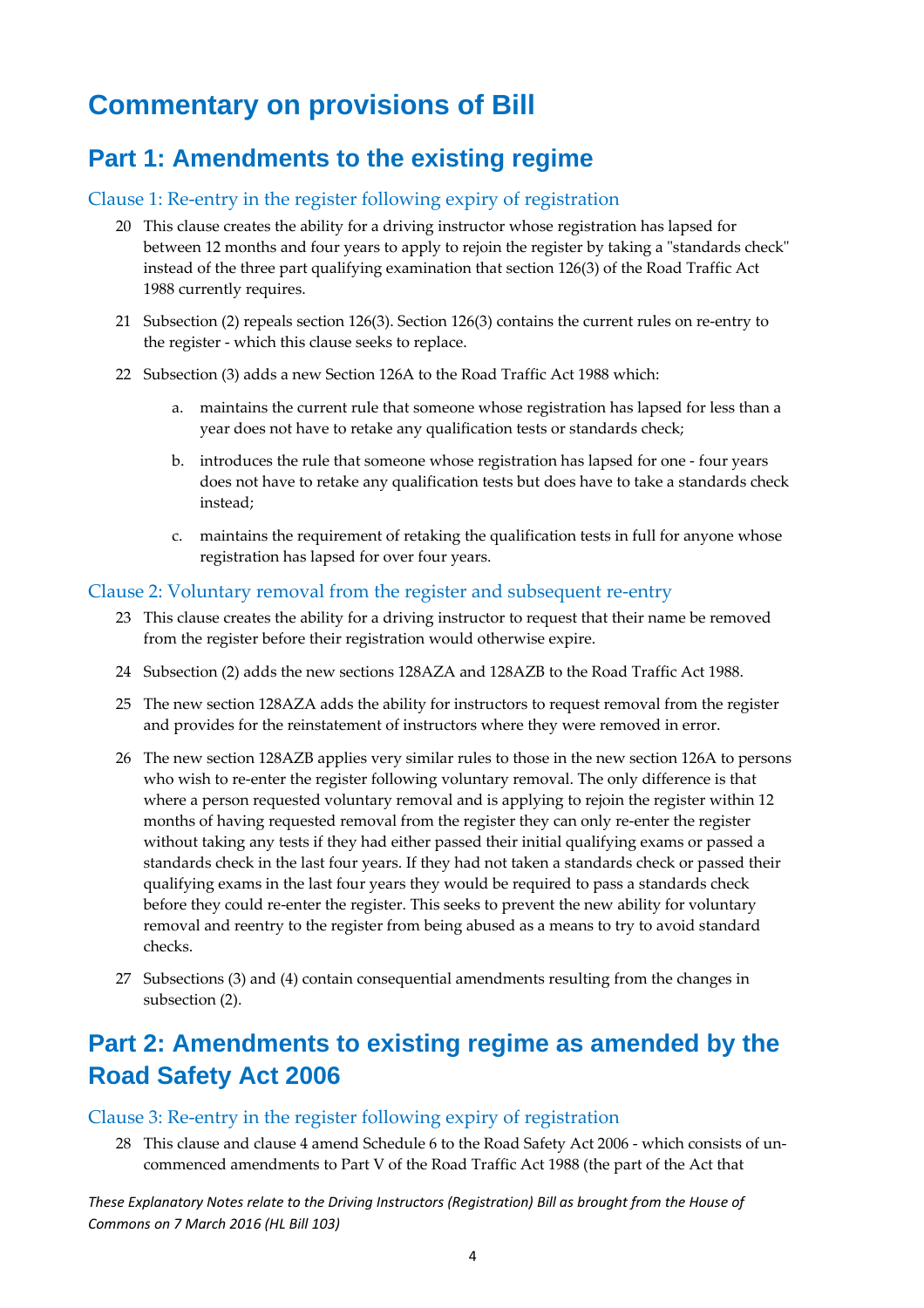relates to driving instructors). The amendments in this clause and clause 4 are designed to replicate the changes made in clauses 1 and 2 in a way that would still work if Schedule 6 to the Road Safety Act 2006 was brought into force.

- 29 Subsection (2) amends the replacement section 126 that would be brought into force if Schedule 6 to the Road Safety Act 2006 was commenced. This amendment alters the existing power in the replacement section 126 so that standards checks could be prescribed as a condition of re‐entry to the register (instead of repeating the initial qualification tests).
- 30 Subsection (3) removes section 126A which was inserted by clause 1.

#### Clause 4: Voluntary termination of registration and subsequent re‐registration

- 31 Subsection (2) creates a different version of section 128AZA that would replace the sections 128AZA and 128AZB created by clause 2 if Schedule 6 to the Road Safety Act 2006 were brought into force. This version of s128AZA has the same effect as the s128AZA in clause 2 but is phrased differently to reflect the different terminology used in Schedule 6 to the Road Safety Act 2006.
- 32 Subsections (3), (4) and (5) contain consequential amendments resulting from the changes in subsection (2).

#### **Part 3: General Provisions**

#### Clause 5: Consequential amendments, repeals and revocations

33 This clause provides the power to make consequential amendments to primary and secondary legislation.

#### Clause 6: Transitional, transitory or saving provision

34 This clause provides the power to make transitional provisions.

#### Clause 7: Extent, commencement and short title

- 35 This clause provides that clauses 5 ‐7 will come into force on the day the Bill is passed and provides the power to bring the other clauses into force by commencement regulations.
- 36 The clause restricts the extent of clauses 1‐4 of the Bill to Great Britain. Clauses 5‐7 extend to the United Kingdom.

#### **Commencement**

- 37 The ancillary clauses 5, 6 and 7 will come into force on the day on which the Bill is passed.
- 38 The substantive clauses 1‐4 will come into force on such a days or days as the Secretary of State may by regulations appoint. It is anticipated that these provisions would be brought into force within 12 months of Royal Assent.

### **Financial implications of the Bill**

39 At present, it is not envisaged that there would be any new costs. Whilst the activity of removing a name from the Register during the period of registration would be a new one, the costs are expected to be minimal and should be absorbed within current resources. The administrative action of arranging for a standards check for anyone who wishes to re‐join the Register would replace the current procedure of arranging three qualifying examinations.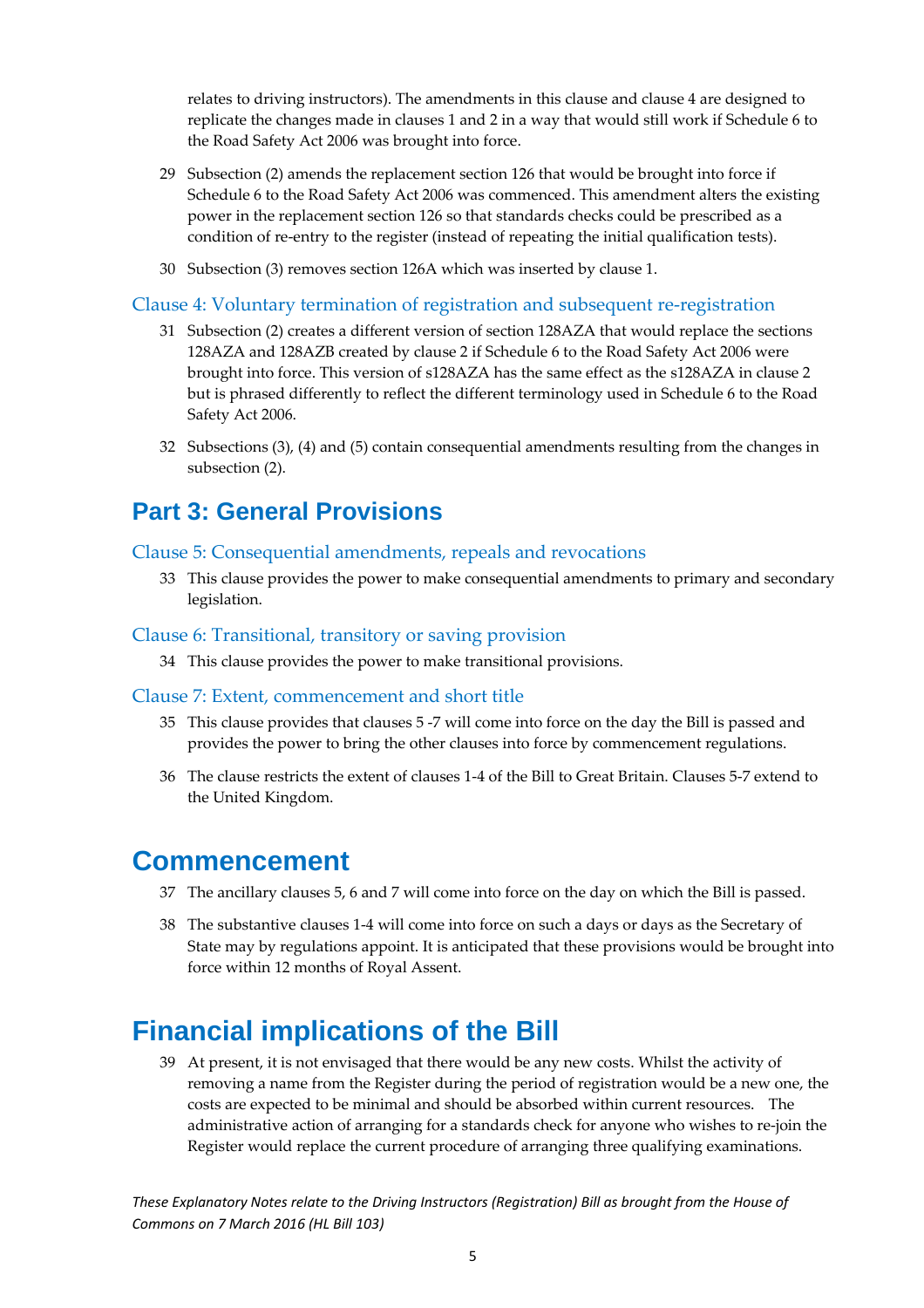### **Parliamentary approval for financial costs or for charges imposed**

40 The Bill does not require a money resolution or a ways and means resolution.

### **Related documents**

- 41 The following documents are relevant to the Bill and can be read at the stated locations:
	- The Road Traffic Act <sup>1988</sup> ‐ http://www.legislation.gov.uk/ukpga/1988/52/contents
	- The Motor Cars (Driving Instruction) Regulations <sup>2005</sup> ‐ http://www.legislation.gov.uk/uksi/2005/1902/contents/made
	- Modernising driver training ‐ interim consultation response ‐ https://www.gov.uk/government/uploads/system/uploads/attachment\_data/file/ 329858/modernising‐driver‐training‐interim‐response‐to‐consultation.pdf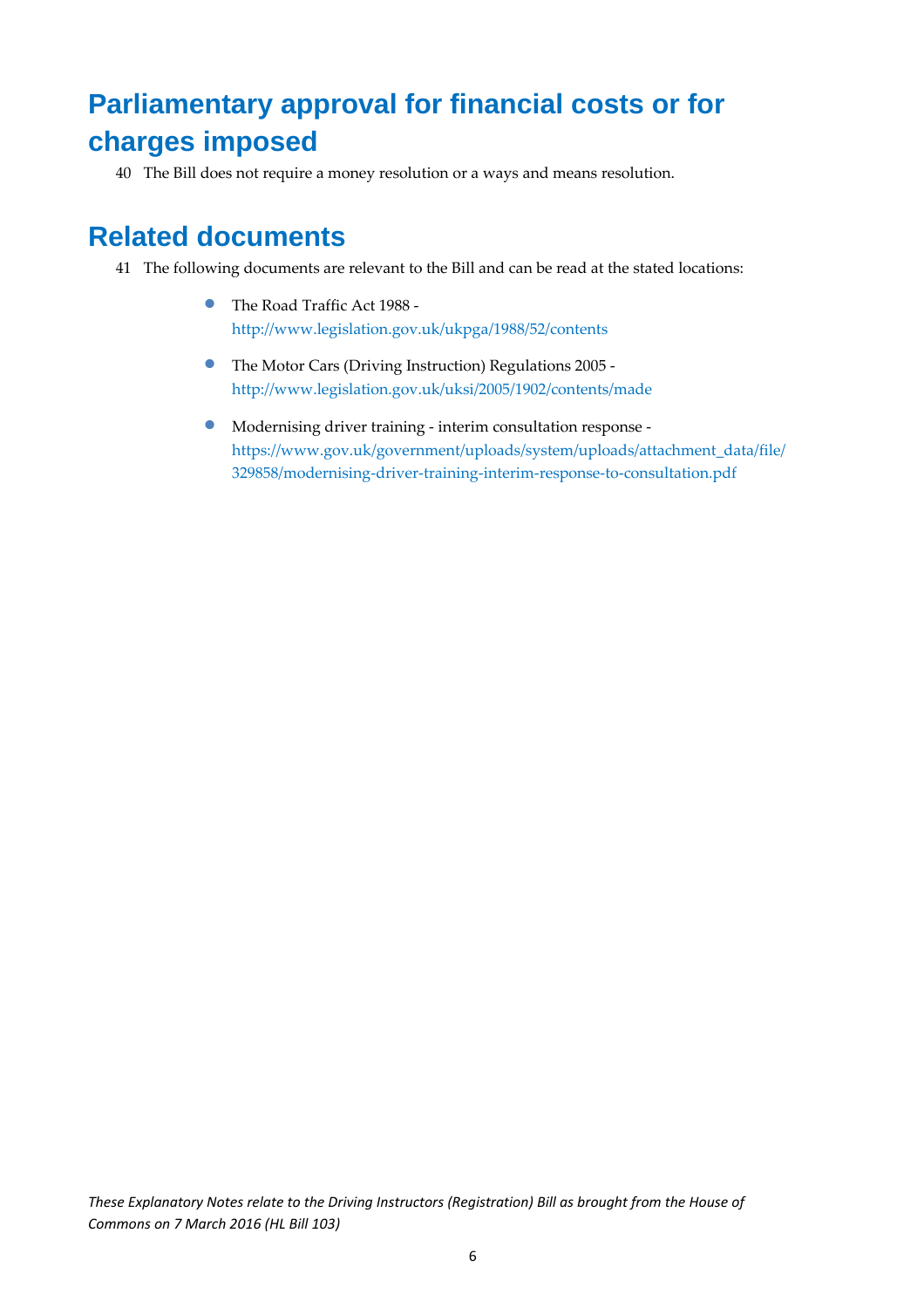### **Annex A - Territorial extent and application**

| <b>Provision</b> | England                                                  | Wales                                                  |                                                             | <b>Scotland</b>                |                                                             | Northern Ireland                                 |                                                             |
|------------------|----------------------------------------------------------|--------------------------------------------------------|-------------------------------------------------------------|--------------------------------|-------------------------------------------------------------|--------------------------------------------------|-------------------------------------------------------------|
|                  | <b>Extends to E</b><br>& W and<br>applies to<br>England? | <b>Extends to</b><br>E & W and<br>applies to<br>Wales? | Legislative<br><b>Consent</b><br><b>Motion</b><br>required? | <b>Extends to</b><br>Scotland? | Legislative<br><b>Consent</b><br><b>Motion</b><br>required? | <b>Extends to</b><br><b>Northern</b><br>Ireland? | Legislative<br><b>Consent</b><br><b>Motion</b><br>required? |
| Clauses 1-4      | Yes                                                      | Yes                                                    | <b>No</b>                                                   | Yes                            | <b>No</b>                                                   | <b>No</b>                                        | <b>No</b>                                                   |
| Clauses 5-7      | Yes                                                      | Yes                                                    | <b>No</b>                                                   | Yes                            | <b>No</b>                                                   | Yes                                              | <b>No</b>                                                   |